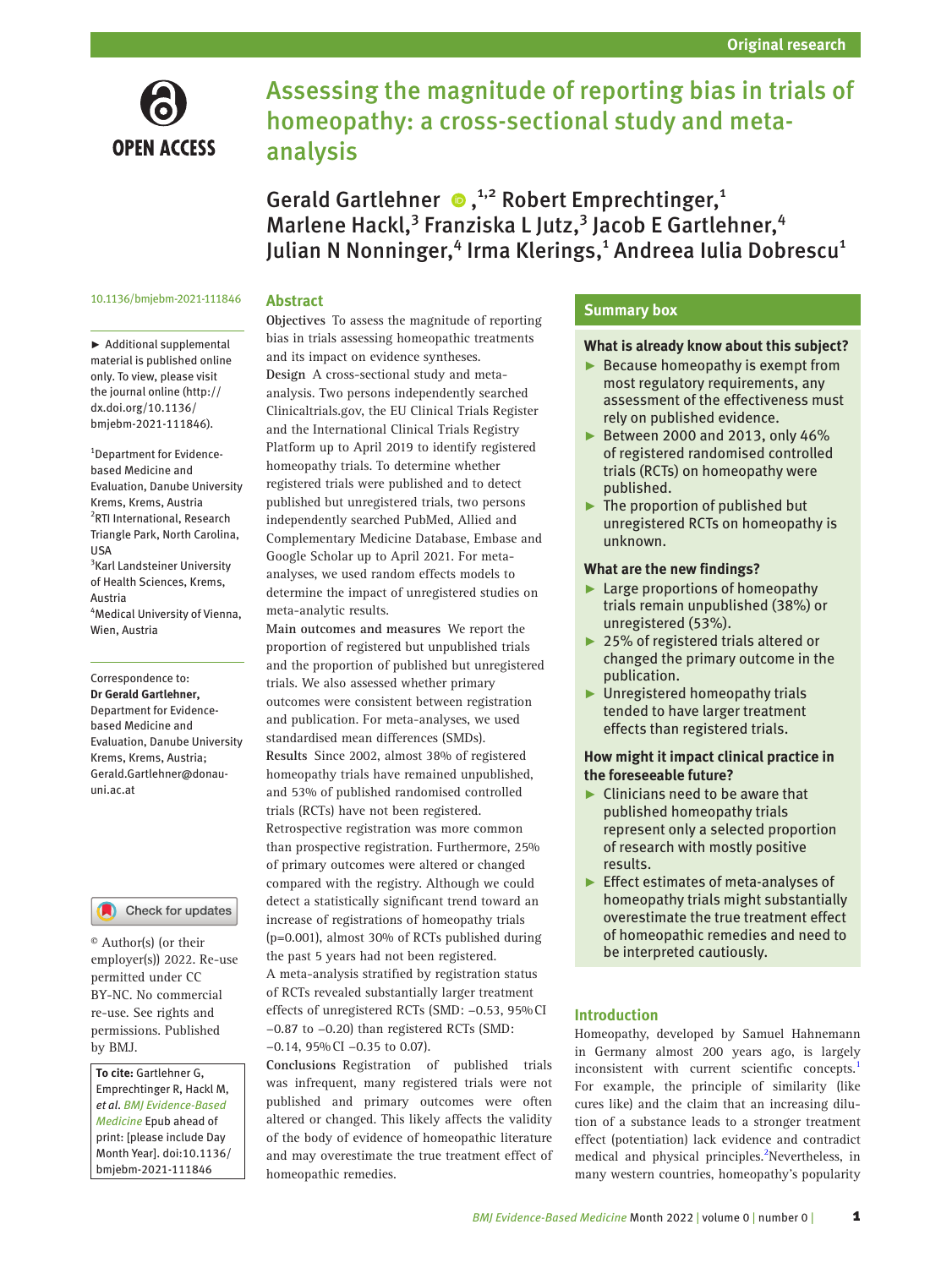as a safe, holistic and comparable alternative to modern medicine persists. A systematic review reported that up to 9.2% of adults in mostly western countries have relied on homeopathic remedies during the past 12 months.<sup>3</sup> According to a market research report, the global homeopathic product market reached US\$5.5billion in 2018 with most sales in North America and Europe.<sup>[4](#page-5-3)</sup>

For years, sceptics and homeopathic practitioners have engaged in a fierce debate on whether homeopathic treatments are more effective than placebo.<sup>5-11</sup> Advocates of homeopathy often refer to two systematic reviews and meta-analyses by Mathie *et al* that reported statistically significant differences of homeopathic treatments compared with placebo.<sup>12 13</sup> According to Google Scholar, these reviews have been cited up to 200 times in other research publications. Sceptics counter that homeopathy's effectiveness is no different from a placebo's effectiveness when effectiveness is based on methodologically sound studies.<sup>14</sup> The Australian National Health and Medical Research Council concluded that according to an assessment of 57 systematic reviews on 68 conditions, 'there are no health conditions for which there is reliable evidence that homeopathy is effective'.<sup>15</sup> Institutions in the European Union<sup>16</sup> and the UK<sup>17</sup> have issued similar statements that support this stance.

An important factor often missing from the debate, however, is that published RCTs of homeopathic treatments might not represent the totality of conducted scientific studies but rather only a selected proportion with positive results. This phenomenon, known as reporting bias, occurs when the publication or non-publication of studies or outcomes depend on the nature and direction of results, with statistically significant findings having a higher likelihood of publication than non-significant findings.<sup>[18](#page-5-10)</sup> Because statistical methods to detect or correct for reporting bias have limitations, meta-analyses of published studies like the ones from Mathie *et al*<sup>12 13</sup> can lead to inflated and misleading results because positive trials are overrepresented.

To reduce reporting bias, public trial registries such as Clinical-Trials.gov in the USA and ClinicalTrialsRegister.eu in the European Union have been founded to promote the prospective registration of all trials. Since an amendment of the Declaration of Helsinki in 2008, prospective trial registration and publication of results are regarded as an ethical obligation of investigators.<sup>[19](#page-5-11)</sup> In 2005, the International Committee of Medical Journal Editors (ICMJE) adopted a policy that the journals they oversee would only publish results of clinical trials which have been prospectively recorded in a public registry.<sup>20</sup> These measures have led to an increase in the number of clinical trials that are prospectively registered<sup>[21](#page-5-13)</sup>; however, researchers are not obligated to publish results of such trials $^{22}$  and the proportion of non-publication remains high.

Because regulatory agencies do not require proof of effectiveness for homeopathic products, little attention has been paid to the non-publication of homeopathy trials and its consequences. An assessment by Thomas *et al* reported that up to the year 2013, only 46% of registered homeopathic trials (16/35) were published. $^{22}$ When no information is publicly available about the majority of homeopathic trials, sound conclusions about the efficacy and the risks of using homeopathic medicinal products for treating health conditions are impossible.<sup>24 25</sup>

To conduct a comprehensive assessment of the state of registration and publication of trials on homeopathy, our study had four objectives: (1) to determine the proportion of registered trials assessing homeopathy that remains unpublished, (2) to examine whether registered primary outcomes are consistent with published primary outcomes, (3) to assess the proportion of published randomised controlled trials (RCTs) on homeopathy that have been registered in a public clinical trial registry and (4) to gauge the impact of reporting bias on evidence syntheses of homeopathy trials.

# **Methods**

For the purpose of this project, we adopted the following definition of a clinical trial by the ICMJE: 'Any research project that prospectively assigns human subjects to intervention and comparison groups to study the cause-and-effect relationship between a medical intervention and a health outcome.<sup>20</sup>

## **Identification of registered trials and corresponding publications**

To identify registered trials assessing homeopathy, we searched the following trial registries up to 19 April 2021: Clinicaltrials.gov [\(https://clinicaltrials.gov\)](https://clinicaltrials.gov), EU Clinical Trials Register [\(www.clin](www.clinicaltrialsregister.eu) [icaltrialsregister.eu](www.clinicaltrialsregister.eu)) and the International Clinical Trials Registry Platform (ICTRP) ([https://ictrptest.azurewebsites.net\)](https://ictrptest.azurewebsites.net) of the WHO. The ICTRP is a meta-register, which draws data from 17 national trial registries.<sup>[26](#page-5-17)</sup>

We included registrations of all trials (randomised or nonrandomised; controlled or uncontrolled) that assessed the effectiveness of individualised or non-individualised homeopathic treatments for any medical condition in humans. A recruitment status of 'completed' or 'unknown' was eligible for inclusion, trials classified as 'terminated' or 'withdrawn' were excluded from analyses. To ensure that investigators had at least 2 years to publish their research, we adopted a cut-off date of 19 April 2019. WHO recommends that clinical trials are published within 2 years of completion.<sup>[27](#page-5-18)</sup> To assess whether trials were registered prospectively, during enrolment, or retrospectively, we compared the date of first submission of the registration with the date of first enrolment based on the ICTRP.

To determine whether registered trials were published, we used publication information in registries (eg, links to publications) or searched PubMed, Ovid Allied and Complementary Medicine Database (AMED), Embase.com and Google Scholar using the unique trial registration number, the title of the registered trial or the name of the principal investigator to detect publications. Two persons independently conducted searches. We classified trials that we detected as published manuscripts in a searchable electronic database as 'published'. If we could not detect a publication that corresponded to the registration, we contacted the investigator named as the person responsible for the registration per email. Registration records for which we could not detect publications were classified as 'unpublished'. In case a published study was later retracted, we classified it as unpublished.

#### **Assessment of the consistency of primary outcomes**

For each study, we identified the registered primary outcome and its point of time of assessment as reported in the registry. We compared this information with the primary outcome and its point of time of assessment in the publication. If a publication did not explicitly state the primary outcome, we viewed the outcome most prominently reported in the abstract and the results of the manuscript as the primary outcome. Two persons assessed the consistency of outcomes.

#### **Identification of published trials and corresponding registrations**

We limited our searches for published trials to RCTs that were published in 2002 or later. We applied 2002 as a cut-off because the first clinical trials registry (ClinicalTrials.gov) was established in 2000. $^{28}$  $^{28}$  $^{28}$  With this cut-off, we allowed for 2 years to register trials before publication.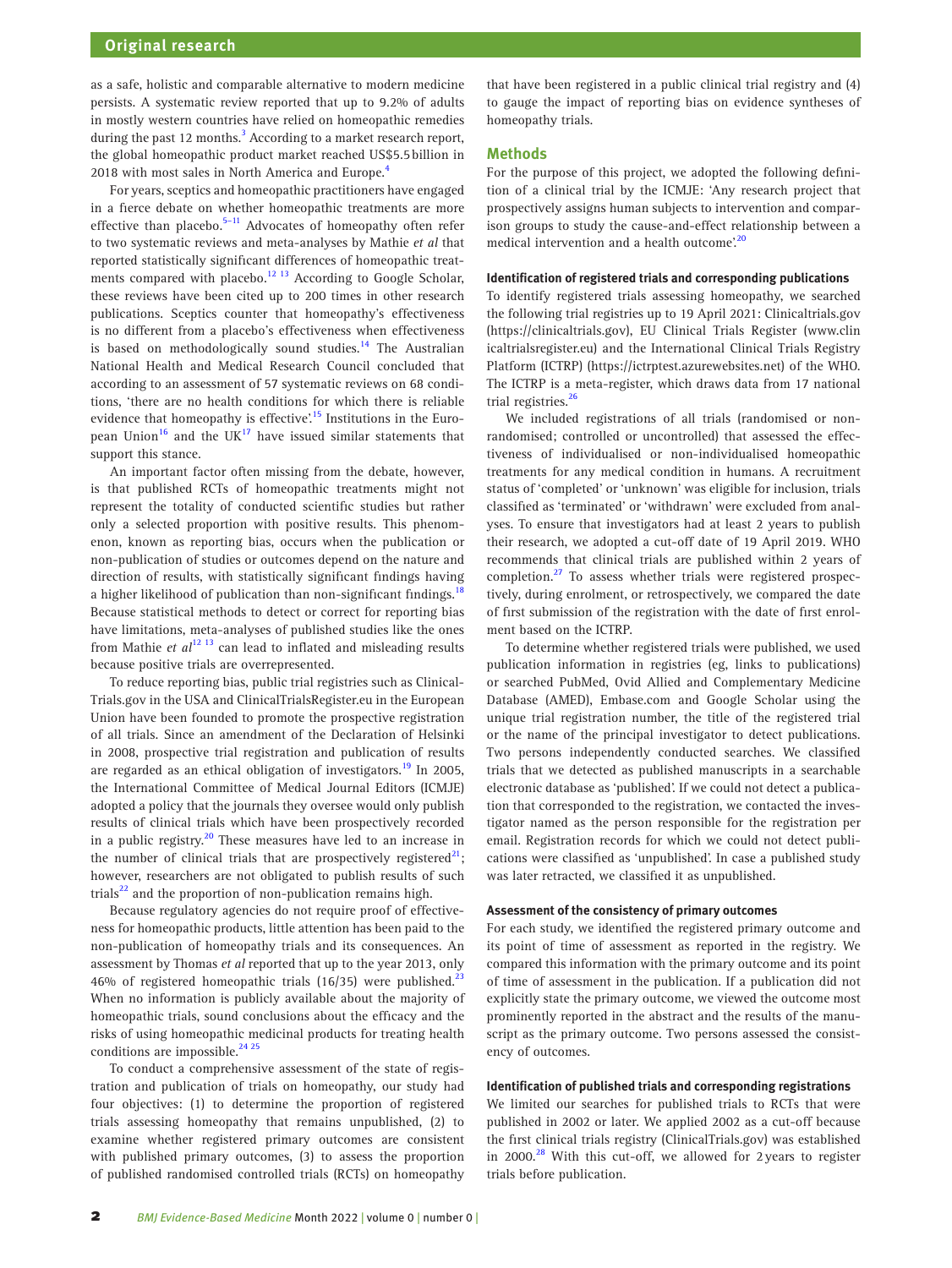# **Original research**

To identify published RCTs, we reviewed reference lists of four landmark systematic reviews by Mathie *et al* that assessed homeopathic treatments for any medical condition.<sup>12 13 29 30</sup> and nine Cochrane reviews on homeopathy for specific indications.<sup>31-38</sup> In addition, we conducted systematic literature searches from January 2013 to July 2021 to update the systematic reviews by Mathie *et al*. [12 13](#page-5-5) An experienced information specialist searched PubMed, Cochrane Central Register of Controlled Trials (Cochrane Library/Wiley), Embase.com, Ovid AMED, CORE-Hom ([https://](https://www.carstens-stiftung.de/datenbanken-zur-integrativen-medizin.html) [www.carstens-stiftung.de/datenbanken-zur-integrativen-medizin.](https://www.carstens-stiftung.de/datenbanken-zur-integrativen-medizin.html) [html](https://www.carstens-stiftung.de/datenbanken-zur-integrativen-medizin.html)#/) and Scopus.com. [Online supplemental table 1](https://dx.doi.org/10.1136/bmjebm-2021-111846) presents the search strategy. We limited searches to humans and RCTs. Two investigators independently screened abstracts and full-text articles of the literature searches for eligibility. We resolved conflicts by discussion and consensus.

To determine whether published RCTs were registered, we checked full-text publications for information about registration or searched Clinicaltrials.gov, EU Clinical Trials Register and ICTRP to detect registration records of each published RCT.

#### **Data extraction and data management**

We organised data in Microsoft Excel (Office 365). Extracted data from registries included the unique registration number, the status of the registered trial (ongoing, completed and terminated), whether the registration was prospective or retrospective, and characteristics of the registered trials (eg, individualised or non-individualised homeopathy, intended sample size, primary outcome and point of time of assessment, type of control intervention and others).

Extracted data from published trials included author and publication information (unique trial registration number, digital object identifier and PubMed identification number), medical condition of the population, intervention and control characteristics, sample size and study design.

## **Quantitative analyses**

Based on the total number of registered trials, we calculated the proportion of trials that were published or remained unpublished. Likewise, based on the total number of published RCTs assessing homeopathy, we determined the proportion of registered and unregistered RCTs. We assessed time trends of registrations and publications using a logistic regression predicting whether studies were published or registered depending on the year of publication or registration.

For the meta-analytic example, we used data by Mathie *et al*. [13](#page-5-21) We re-analysed the meta-analysis using a random effects model (DerSimonian and Laird) and standardised mean differences (SMDs) as the outcome measure. For our analyses, we used the same outcomes as Mathie *et al* who selected outcomes in the following hierarchical order based on availability in the publications: mortality, morbidity, health impairment, limitation of activity, restriction of participation and surrogate outcomes. We stratified the meta-analysis by registration status (registered vs unregistered RCTs).<sup>39 40</sup>

We conducted all statistical analyses with R V.4.1.0 (R Core Team, 2021).

# **Results**

In the following sections, we first summarise the publication status of registered homeopathy trials and present the degree of consistency of primary outcomes in registries and publications. We then present the registration status of published homeopathy trials. Finally, we present an example illustrating the potential impact



<span id="page-2-0"></span>**Figure 1** Disposition of search results in clinical trial registries (created by authors). ICTRP, International Clinical Trials Registry Platform; RCT, randomised clinical trial.

of missing registration of RCTs on results of a meta-analysis of homeopathy trials.

## **Publication status of registered homeopathy trials**

Of 116 registered homeopathy trials, 90 met our inclusion criteria. [Figure 1](#page-2-0) presents the deduplicated search results and the number of included and excluded records. [Online supplemental table 2](https://dx.doi.org/10.1136/bmjebm-2021-111846)  summarises registration characteristics and, if available, publication identifiers of included trials. Most registered trials were RCTs (72%) or uncontrolled trials (27%). A single study was a nonrandomised controlled trial. The first clinical trial on homeopathy was registered in July 2003. We contacted 25 investigators for further information about the publication status of their registered studies, of whom 5 responded to our query.

Fifty-five registered trials reported that non-individualised homeopathy was the intervention of choice, 34 used individualised homeopathy and one trial did not report the type of homeopathy. Intended sample sizes ranged from 1 (n-of-1 RCT) to 906 participants, with a median sample size of 60. Forty-three trials (47.8%) were registered before the start of the study or during recruitment, 47 trials (52.2%) were registered retrospectively. Most trials were registered in ClinicalTrials.gov (66%).

Overall, 57.8% (n=52) of registered trials were published in a journal that was listed in PubMed, Embase or Google Scholar, 4.4% (n=4) were published as grey literature and 37.8% (n=34) of registered homeopathy trials remained unpublished. The grey literature publications were master theses that were available through university servers and could be detected when searching Google Scholar for the registration number. Of trials registered in 2008 (when the Declaration of Helsinki started to require trial registration and publication) or later (n=78), only 24 trials (30.7%) were prospectively registered and had published results, and thus adhered to the Declaration of Helsinki<sup>[19](#page-5-11)</sup> on ethical principles of medical research.

[Figure 2](#page-3-0) depicts the proportions of published and unpublished trials per year and the trend for publication of registered trials over time. In this graph, we classified grey literature publications as 'published'. Between 2003 and 2018 (we did not detect eligible registrations for 2019), the probability of completed and subsequently published trials did not show a statistically significant increase over time (p for trend=0.817).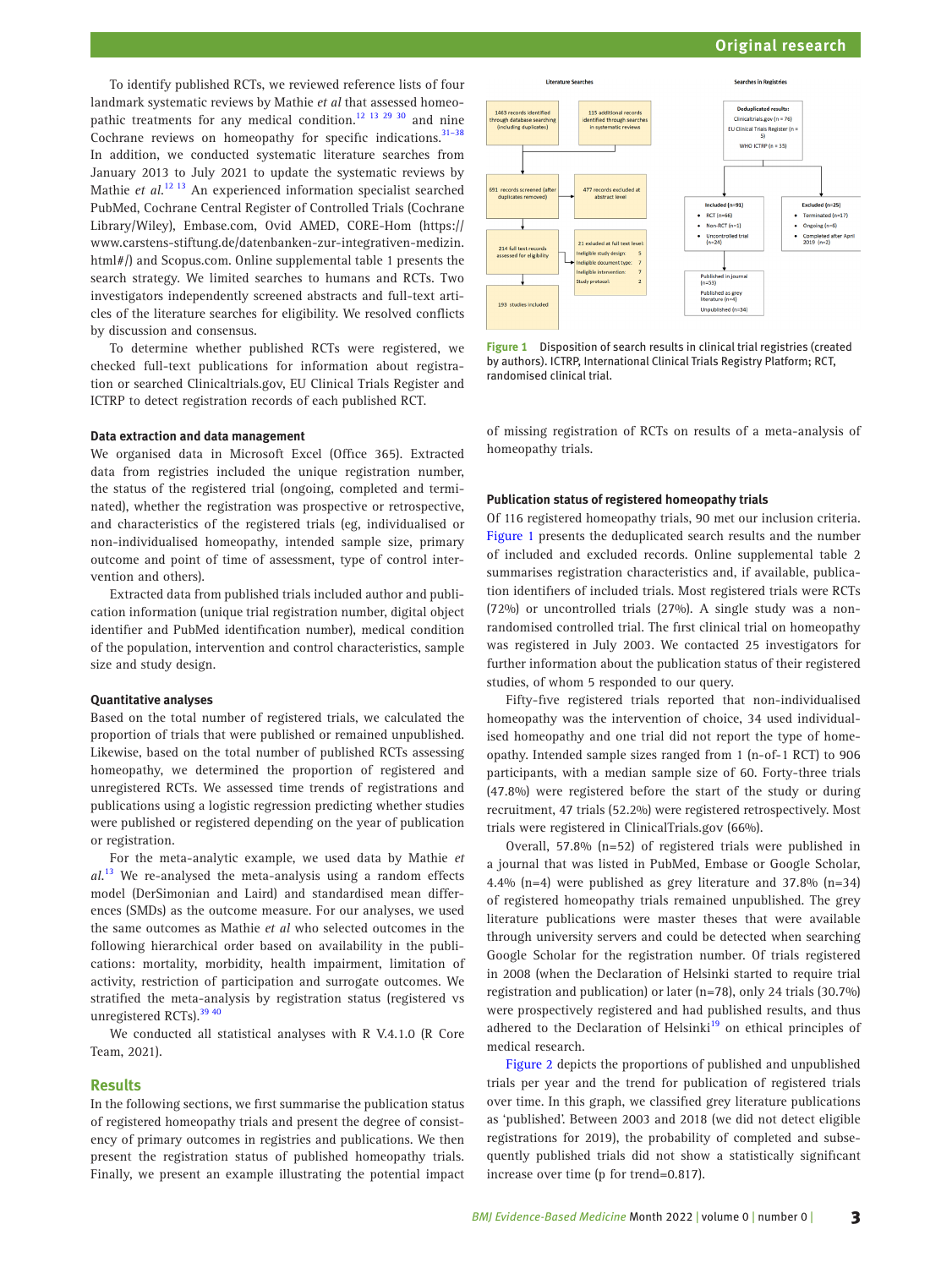

<span id="page-3-0"></span>**Figure 2** Proportions of published and unpublished registered trials with trend by registration year (created by authors).

# **Consistency of Primary Outcomes**

Of the 56 registered and published trials (including the four trials published in the grey literature), 25.0% (n=14) modified or switched the primary outcome measure or the point of time of assessment. Most commonly, outcomes that were not registered as the primary outcomes were reported as such in the study publications. In four instances, the point of time of assessment was not the same as pre-specified in the register.

# **Registration status of published homeopathy trials**

Our literature searches rendered 193 published RCTs assessing the efficacy or effectiveness of homeopathic treatments between 2002 and 2021 ([figure 1](#page-2-0)). [Online supplemental table 3](https://dx.doi.org/10.1136/bmjebm-2021-111846) presents publication characteristics and registration status of included RCTs. Of 193 RCTs, 46.6% (n=90) had been registered, for the remaining 53.4% (n=103), no registration could be detected. Between 2002 and 2021, the proportion of registered RCTs statistically significantly increased over time (p<0.001 for trend). [Figure 3](#page-3-1) depicts the proportions of registered and unregistered RCTs by year of publication and the trend of registration over time.

# **The impact of missing trial registration and selective publication on results of a meta-analysis**

To illustrate the potential bias introduced by missing registration, we used data from a meta-analysis by Mathie *et al*[13](#page-5-21) as an example. This meta-analysis pooled data from 54 double-blinded, low or unclear risk of bias RCTs that compared non-individualised



<span id="page-3-1"></span>**Figure 3** Proportions of registered and unregistered trials with trend by publication year (created by authors).



<span id="page-3-2"></span>**Figure 4** Random effects meta-analyses stratified by registered and unregistered RCTs (created by authors). RCTs, randomised controlled trials; SMD, standardised mean difference.

homeopathy with placebo for any medical indication in humans. Included studies were published between 1976 and 2014. The original meta-analysis by Mathie *et al* yielded a statistically significantly greater efficacy of homeopathy than placebo (SMD: −0.33, 95% CI -0.44 to - 0.21).<sup>13</sup>

For our example, we included the 19 RCTs, $41-59$  which were published between 2002 and 2014. We chose 2002 as a threshold because ClinicalTrials.gov was introduced in 2000. By 2002, investigators would have had 2 years to register a trial. 2014 was the end of literature search of the Mathie *et al*'s review. In our example, we conducted a stratified meta-analysis of these 19 RCTs by registration status: 6 RCTs<sup>[54–59](#page-6-0)</sup> were registered and 13 were not.[41–53](#page-5-23)

A meta-analysis of unregistered RCTs yielded a statistically significant treatment effect favouring homeopathy (SMD: −0.53, 95%CI −0.87 to −0.20). By contrast, a meta-analysis of registered RCTs did not show a statistically significant difference between homeopathy and placebo (SMD: −0.14, 95%CI −0.35 to 0.07). Meta-regression revealed that the difference in effect sizes between registered and unregistered studies did not reach statistical significance (difference in SMDs: 0.39, 95%CI −0.09 to 0.87). [Figure 4](#page-3-2) presents the meta-analyses of registered and unregistered RCTs.

# **Discussion**

Our study revealed a poor adherence of investigators assessing homeopathic treatments to the Declaration of Helsinki, which requires prospective registration of trials and dissemination of results. Almost 38% of registered homeopathy trials remained unpublished, and 53% of published RCTs had not been registered. Retrospective registration was more common than prospective registration. Furthermore, 25% of primary outcomes were altered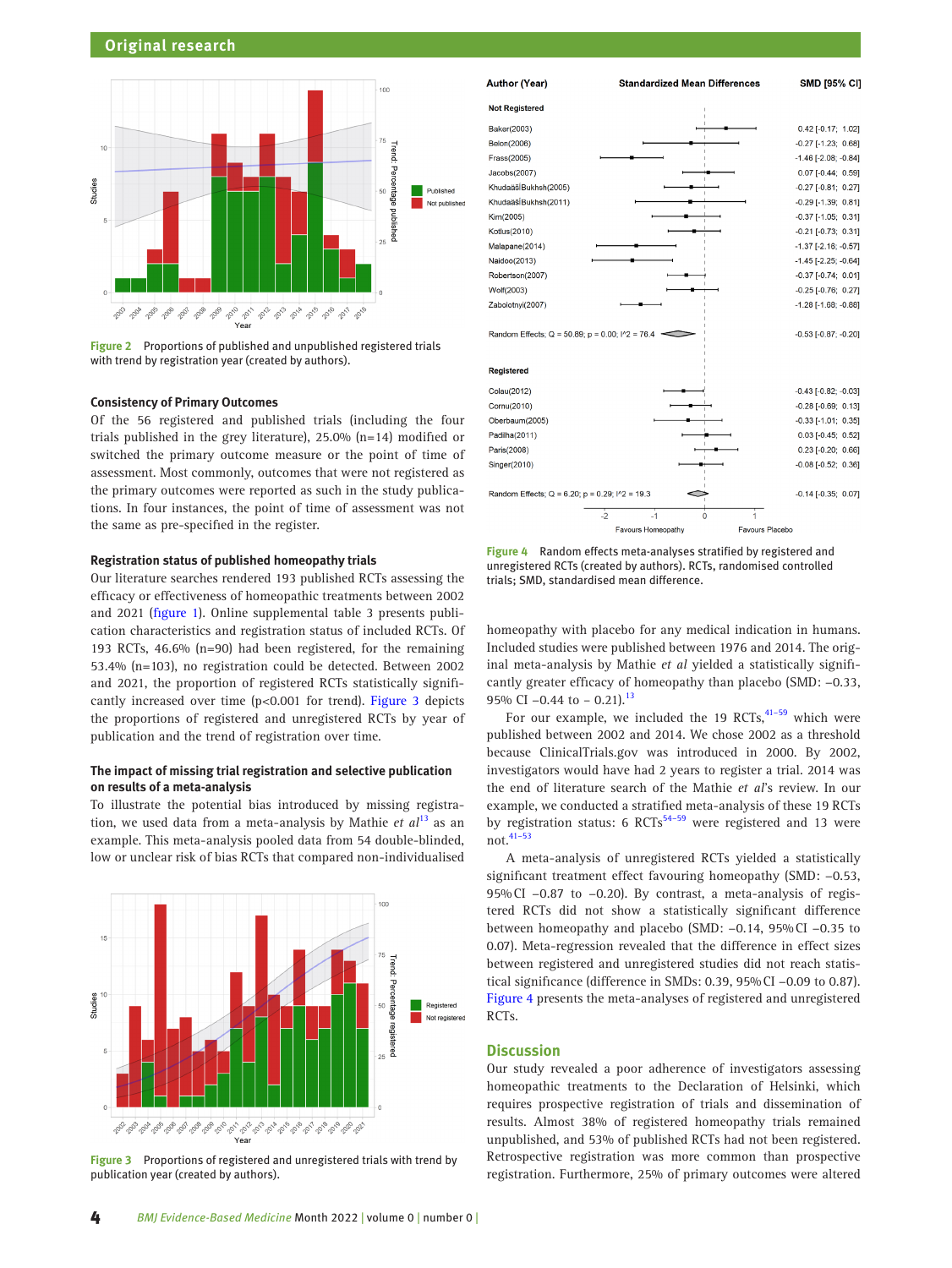or changed compared with the registry. Although we could detect a statistically significant trend toward an increase of registrations of homeopathy trials, almost 30% of RCTs published during the past 5 years had not been registered.

Overall, these findings suggest a concerning lack of scientific and ethical standards in the field of homeopathy and a high risk for reporting bias. The high proportions of unregistered or retrospectively registered trials indicate that publication frequently depends on the nature of results. Presumably, the number of unknown cases of unregistered and unpublished homeopathy trials is high. Findings also indicate that journals publishing homeopathy trials do not adhere to policies by the ICMJE, which demand that only registered RCTs should be published.<sup>[20](#page-5-12)</sup>

The non-publication of trial results and selective outcome reporting, however, is not a phenomenon that is limited to homeopathy.<sup>[60](#page-6-1)</sup> Over the past years, numerous studies reported that, despite registration, large proportions of completed trials remained unpublished.<sup>22 61-65</sup> For example, an assessment of 2132 registered clinical trials in Germany between 2009 and 2013 showed that 33% remained unpublished after 5 years. $62$  Likewise, of 4347 clinical trials conducted in academic centres in the USA, 34% remained unpublished.<sup>[61](#page-6-3)</sup>

Homeopathy is often viewed as a safe alternative to pharmaceutical treatments. For the approval of pharmaceutical interventions, however, the industry is required to submit all trial data to regulatory agencies, regardless of the publication in the medical literature. Homeopathy, however, is exempt from most regulatory requirements with the consequence that no independent regulatory agency reviews individual patient data of trials, assesses statistical analyses methods or requests long-term follow-up data. Any assessment of the effectiveness of homeopathic treatments, therefore, must rely only on published evidence.

To the best of our knowledge, Thomas *et al* were the first who assessed the extent of non-publication of trials in the homeopathic literature.<sup>23</sup> Their assessment covered the trial literature from 2002 to 2014 and was less comprehensive than ours. Overall, however, they reported similar findings as ours. In their sample, 46% of registered trials remained unpublished and in 25% of published homeopathy trials, the primary outcome measures had been switched or modified.<sup>23</sup> The consistency of these results indicates that over almost a decade, the situation has not substantially improved

Consequently, reporting biases are likely to have a substantial impact on the estimated treatment effect of homeopathy. Using data from a highly cited meta-analysis of homeopathy RCTs, our example showed that unregistered trials yielded substantially larger treatment effects than registered trials. This finding is consistent with a meta-epidemiological study of Cochrane reviews by Dechartres *et al*. [66](#page-6-4) Based on 32 meta-analyses of various medical topics, unregistered or retrospectively registered trials showed larger treatment effects than prospectively registered trials (ratio of ORs=0.81, 95% CI 0.65 to 1.02).

Our study has several limitations. First, although our searches covered 17 trial registries, chances are high that we missed records that are not covered by any of these registries. Likewise, despite the considerable effort of two investigators to detect publications of registered trials, we might have overlooked some, particularly if they were available only as grey literature. Second, our example is based on a single meta-analysis on non-individualised homeopathic treatments that might not be applicable to individualised homeopathy. We attempted to use data from a meta-analysis on individualised homeopathy, but in this body of evidence only a single RCT was registered, therefore, making it impossible to

conduct any meaningful analysis. Third, we excluded registered trials from our analyses that were categorised as 'terminated' or 'suspended'. One could argue that this excludes trials that were terminated early for either benefit or harm. We deemed it unlikely, however, that homeopathy trials were terminated for these reasons. A more common reason for termination is the lack of recruitment of participants. For these reasons, we chose to exclude terminated studies as not to bias results toward a lower publication rate. Finally, it is conceivable that a substantial number of unregistered (and thus untraceable) homeopathy trials remain unpublished. Unfortunately, due to a lack of registration requirement for homeopathic trials, such trials remain impossible for researchers like us to detect. Without a required registration, the actual magnitude of non-publication of homeopathic trials is impossible to fully assess. Our findings are, therefore, likely an underestimation of the true extent of non-publication of homeopathy trials.

Overall, it is paramount that the homeopathic research community commits to the adherence of scientific standards and requires the registration of all trials assessing homeopathic treatments. Furthermore, journals publishing homeopathic research must adhere to basic standards of quality by adopting or adhering to ICMJE policies and only publishing the results of clinical trials, which have been prospectively recorded in a public registry.

# **Conclusions**

Registration of published trials was infrequent, many registered trials were not published and primary outcomes were often altered or changed. This likely affects the validity of the body of evidence of homeopathic literature and may substantially overestimate the true treatment effect of homeopathic remedies.

**Acknowledgements** We would like to thank Liliya Ziganshina from Cochrane Russia for providing input on a Russian publication. We are also grateful to Petra Wellemsen for administrative support and to Dawn Gartlehner for editing and improving the readability of our manuscript.

**Contributors** GG and AID planned the study and were responsible for quality assurance. MH, FLJ, JEG and JNN searched registries and extracted data. IK conducted literature searches. RE ran statistical analyses. GG drafted the manuscript and acts as the guarantor. All authors commented on and revised the draft manuscript.

**Funding** The authors have not declared a specific grant for this research from any funding agency in the public, commercial or not-for-profit sectors.

**Competing interests** None declared.

**Patient consent for publication** Not applicable.

**Ethics approval** This study does not involve human participants.

**Provenance and peer review** Not commissioned; externally peer reviewed.

**Data availability statement** Data are available upon reasonable request. Data available upon reasonable request.

**Supplemental material** This content has been supplied by the author(s). It has not been vetted by BMJ Publishing Group Limited (BMJ) and may not have been peer-reviewed. Any opinions or recommendations discussed are solely those of the author(s) and are not endorsed by BMJ. BMJ disclaims all liability and responsibility arising from any reliance placed on the content. Where the content includes any translated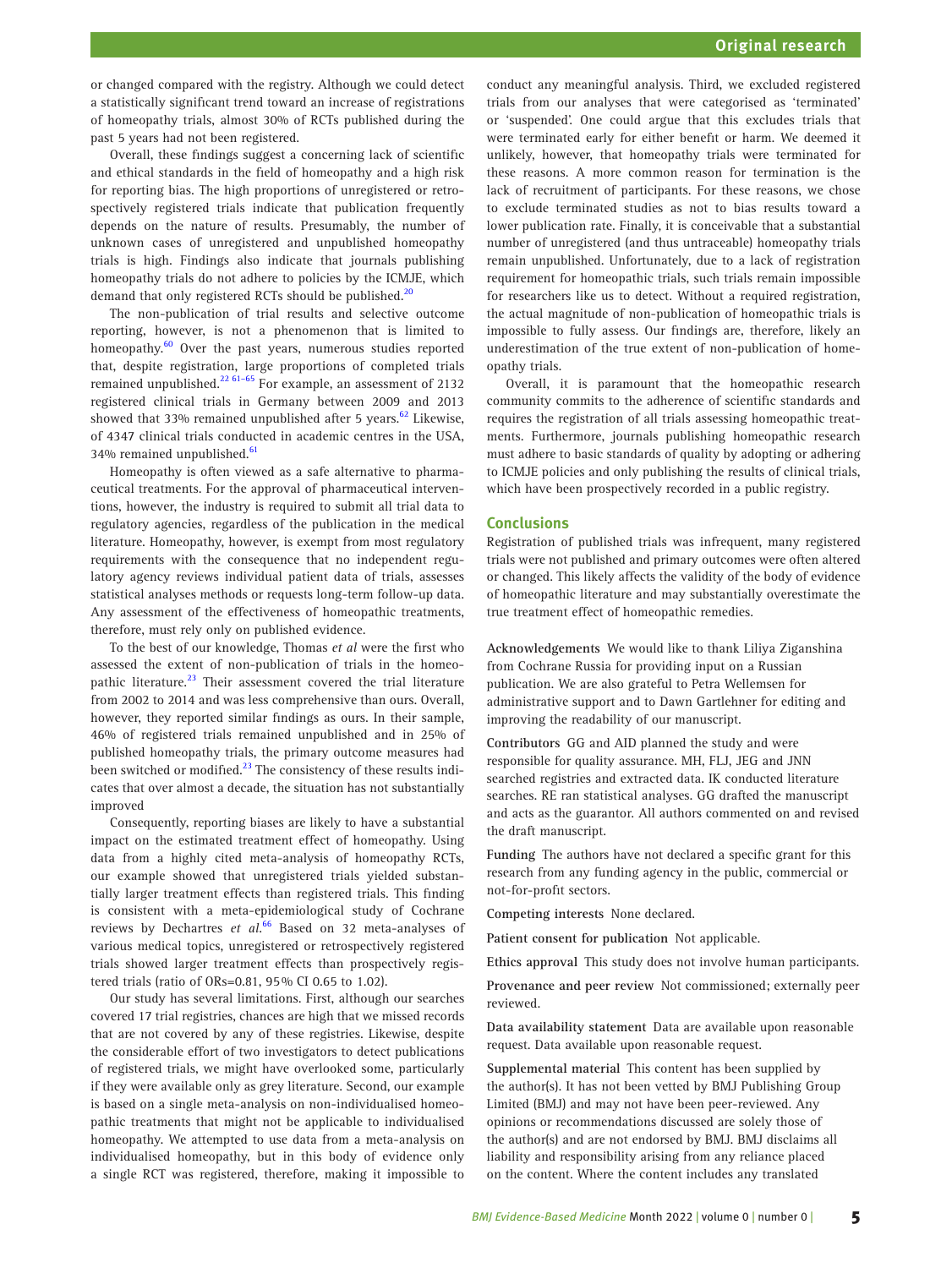# **Original research**

material, BMJ does not warrant the accuracy and reliability of the translations (including but not limited to local regulations, clinical guidelines, terminology, drug names and drug dosages), and is not responsible for any error and/or omissions arising from translation and adaptation or otherwise.

**Open access** This is an open access article distributed in accordance with the Creative Commons Attribution Non Commercial (CC BY-NC 4.0) license, which permits others to distribute, remix, adapt, build upon this work noncommercially, and license their derivative works on different terms, provided the original work is properly cited, appropriate credit is given, any changes made indicated, and the use is non-commercial. See: [http://creativecommons.org/licenses/by](http://creativecommons.org/licenses/by-nc/4.0/)[nc/4.0/](http://creativecommons.org/licenses/by-nc/4.0/).

# **ORCID iD**

Gerald Gartlehner <http://orcid.org/0000-0001-5531-3678>

## **References**

- <span id="page-5-0"></span>1 **Grimes DR**. Proposed mechanisms for homeopathy are physically impossible. *[Focus on Alternative and Complementary Therapies](http://dx.doi.org/10.1111/j.2042-7166.2012.01162.x)* 2012;**17**:149–55.
- <span id="page-5-1"></span>2 **Grams N**. Homeopathy-where is the science? A current inventory on a pre-scientific artifact. *[EMBO Rep](http://dx.doi.org/10.15252/embr.201947761)* 2019;**20**. doi:10.15252/embr.201947761. [Epub ahead of print: 14 02 2019].
- <span id="page-5-2"></span>3 **Relton C**, Cooper K, Viksveen P, *et al*. Prevalence of homeopathy use by the general population worldwide: a systematic review. *[Homeopathy](http://dx.doi.org/10.1016/j.homp.2017.03.002)* 2017;**106**:69–78.
- <span id="page-5-3"></span>4 **Tranparency Market Research**. Available: [https://www.transparency](https://www.transparencymarketresearch.com/pressrelease/homeopathy-product-market.htm#:~:text=According%20to%20the%20report%2C%20the%20global%20homeopathic%20product,systems%20widely%20practiced%20in%20almost%20all%20continents.%20Dr) [marketresearch.com/pressrelease/homeopathy-product-market.htm#:~:](https://www.transparencymarketresearch.com/pressrelease/homeopathy-product-market.htm#:~:text=According%20to%20the%20report%2C%20the%20global%20homeopathic%20product,systems%20widely%20practiced%20in%20almost%20all%20continents.%20Dr) [text=According%20to%20the%20report%2C%20the%20global%](https://www.transparencymarketresearch.com/pressrelease/homeopathy-product-market.htm#:~:text=According%20to%20the%20report%2C%20the%20global%20homeopathic%20product,systems%20widely%20practiced%20in%20almost%20all%20continents.%20Dr) [20homeopathic%20product,systems%20widely%20practiced%20in%](https://www.transparencymarketresearch.com/pressrelease/homeopathy-product-market.htm#:~:text=According%20to%20the%20report%2C%20the%20global%20homeopathic%20product,systems%20widely%20practiced%20in%20almost%20all%20continents.%20Dr) [20almost%20all%20continents.%20Dr](https://www.transparencymarketresearch.com/pressrelease/homeopathy-product-market.htm#:~:text=According%20to%20the%20report%2C%20the%20global%20homeopathic%20product,systems%20widely%20practiced%20in%20almost%20all%20continents.%20Dr) [Accessed 22 Jun 2021].
- <span id="page-5-4"></span>5 **Ernst E**, Homeopathy EE. Homeopathy, a "helpful placebo" or an unethical intervention? *[Trends Pharmacol Sci](http://dx.doi.org/10.1016/j.tips.2009.10.005)* 2010;**31**:1.
- 6 **Ernst E**, Homeopathy EE. Homeopathy, non-specific effects and good medicine. *[Rheumatology](http://dx.doi.org/10.1093/rheumatology/keq265)* 2011;**50**:1007–8.
- 7 **Iacobucci G**. Homeopathy should have professional accreditation revoked, NHS leaders urge. *[BMJ](http://dx.doi.org/10.1136/bmj.l6248)* 2019;**367**:l6248.
- 8 **Jacobs J**. Homeopathic prevention and management of epidemic diseases. *[Homeopathy](http://dx.doi.org/10.1055/s-0038-1649487)* 2018;**107**:157–60.
- 9 **Matthiessen P**. Homöopathie und intellektuelle Redlichkeit Eine Stellungnahme. *Deutsche Zeitschrift fur Onkologie* 2019;**50**:172–7.
- 10 **Pannek J**, Pannek-Rademacher S. Time to say good-bye? Homeopathy, skeptics and thoughts on how to proceed. *[J Complement Integr Med](http://dx.doi.org/10.1515/jcim-2020-0491)* 2021. doi:10.1515/jcim-2020-0491. [Epub ahead of print: 06 May 2021].
- 11 **Spence D**. Good medicine: homeopathy. *[BMJ](http://dx.doi.org/10.1136/bmj.e6184)* 2012;**345**:e6184.
- <span id="page-5-5"></span>12 **Mathie RT**, Lloyd SM, Legg LA, *et al*. Randomised placebo-controlled trials of individualised homeopathic treatment: systematic review and metaanalysis. *[Syst Rev](http://dx.doi.org/10.1186/2046-4053-3-142)* 2014;**3**:142.
- <span id="page-5-21"></span>13 **Mathie RT**, Ramparsad N, Legg LA, *et al*. Randomised, double-blind, placebo-controlled trials of non-individualised homeopathic treatment: systematic review and meta-analysis. *[Syst Rev](http://dx.doi.org/10.1186/s13643-017-0445-3)* 2017;**6**:63.
- <span id="page-5-6"></span>14 **Shang A**, Huwiler-Müntener K, Nartey L, *et al*. Are the clinical effects of homoeopathy placebo effects? comparative study of placebo-controlled trials of homoeopathy and allopathy. *[Lancet](http://dx.doi.org/10.1016/S0140-6736(05)67177-2)* 2005;**366**:726–32.
- <span id="page-5-7"></span>15 Homeopathy: NHMRC. Available: [https://www.nhmrc.gov.au/about-us/](https://www.nhmrc.gov.au/about-us/resources/homeopathy) [resources/homeopathy](https://www.nhmrc.gov.au/about-us/resources/homeopathy) [Accessed 24 Jun 2021].
- <span id="page-5-8"></span>16 Homeopathic products and practices: assessing the evidence and ensuring consistency in regulating medical claims in the EU: European academies' science Advisory Council. Available: [https://easac.eu/fileadmin/PDF\\_s/](https://easac.eu/fileadmin/PDF_s/reports_statements/EASAC_Homepathy_statement_web_final.pdf) [reports\\_statements/EASAC\\_Homepathy\\_statement\\_web\\_final.pdf](https://easac.eu/fileadmin/PDF_s/reports_statements/EASAC_Homepathy_statement_web_final.pdf) [Accessed 27 Jun 2021].
- <span id="page-5-9"></span>17 Evidence check 2: Homeopathy house of commons science and technology Committee, 2010. Available: [https://publications.parliament.uk/pa/](https://publications.parliament.uk/pa/cm200910/cmselect/cmsctech/45/45.pdf) [cm200910/cmselect/cmsctech/45/45.pdf](https://publications.parliament.uk/pa/cm200910/cmselect/cmsctech/45/45.pdf) [Accessed 27 Jun 2021].
- <span id="page-5-10"></span>18 **Hopewell S**, Loudon K, Clarke MJ. Publication bias in clinical trials due to statistical significance or direction of trial results. *Cochrane Database Syst Rev* 2009;**1**:MR000006.
- <span id="page-5-11"></span>19 World Medical Association IW. WMA Declaration of Helsinki - Ethical Principles for Medical Research Involving Human Subjects Le Keynes: World Medical Association, Inc. (WMA), 2018. Available: [https://www.](https://www.wma.net/policies-post/wma-declaration-of-helsinki-ethical-principles-for-medical-research-involving-human-subjects/) [wma.net/policies-post/wma-declaration-of-helsinki-ethical-principles-for](https://www.wma.net/policies-post/wma-declaration-of-helsinki-ethical-principles-for-medical-research-involving-human-subjects/)[medical-research-involving-human-subjects/](https://www.wma.net/policies-post/wma-declaration-of-helsinki-ethical-principles-for-medical-research-involving-human-subjects/)
- <span id="page-5-12"></span>20 **De Angelis CD**, Drazen JM, Frizelle FA, *et al*. Is this clinical trial fully registered? A statement from the International Committee of medical Journal editors. *[Lancet](http://dx.doi.org/10.1016/S0140-6736(05)66588-9)* 2005;**365**:1827–9.
- <span id="page-5-13"></span>21 **Trinquart L**, Dunn AG, Bourgeois FT. Registration of published randomized trials: a systematic review and meta-analysis. *[BMC Med](http://dx.doi.org/10.1186/s12916-018-1168-6)* 2018;**16**:173.
- <span id="page-5-14"></span>22 **Ross JS**, Mulvey GK, Hines EM, *et al*. Trial publication after registration in ClinicalTrials.gov: a cross-sectional analysis. *[PLoS Med](http://dx.doi.org/10.1371/journal.pmed.1000144)* 2009;**6**:e1000144.
- <span id="page-5-15"></span>23 **Thomas ET**, Clark J, Glasziou P. Publication and outcome reporting of homeopathy trials registered in ClinicalTrials.gov. *[Focus on Alternative and](http://dx.doi.org/10.1111/fct.12278)  [Complementary Therapies](http://dx.doi.org/10.1111/fct.12278)* 2016;**21**:127–33.
- <span id="page-5-16"></span>24 **Kicinski M**, Springate DA, Kontopantelis E. Publication bias in metaanalyses from the Cochrane database of systematic reviews. *[Stat Med](http://dx.doi.org/10.1002/sim.6525)* 2015;**34**:2781–93.
- 25 **Thornton A**, Lee P. Publication bias in meta-analysis: its causes and consequences. *[J Clin Epidemiol](http://dx.doi.org/10.1016/S0895-4356(99)00161-4)* 2000;**53**:207–16.
- <span id="page-5-17"></span>26 **WHO**. Primary registries in the WHO registry network: World Health organization. Available: [https://www.who.int/clinical-trials-registry](https://www.who.int/clinical-trials-registry-platform/network/primary-registries)[platform/network/primary-registries](https://www.who.int/clinical-trials-registry-platform/network/primary-registries) [Accessed 9 Jun 2021].
- <span id="page-5-18"></span>27 **World Health organization**. *Joint statement on public disclosure of results from clinical trials*: World Health Organization (WHO), 2017. Available: [https://www.who.int/news/item/18-05-2017-joint-statement-on](https://www.who.int/news/item/18-05-2017-joint-statement-on-registration)[registration](https://www.who.int/news/item/18-05-2017-joint-statement-on-registration) [Accessed 9 Mar 2021].
- <span id="page-5-19"></span>28 Clinicaltrials.Gov background: U.S. National library of medicine. Available: <https://clinicaltrials.gov/ct2/about-site/background> [Accessed 9 Jun 2021].
- 29 **Mathie RT**, Fok YYY, Viksveen P, *et al*. Systematic review and metaanalysis of randomised, Other-than-Placebo controlled, trials of Non-Individualised homeopathic treatment. *[Homeopathy](http://dx.doi.org/10.1055/s-0038-1677481)* 2019;**108**:088–101.
- 30 **Mathie RT**, Ulbrich-Zürni S, Viksveen P, *et al*. Systematic review and meta-analysis of randomised, Other-than-Placebo controlled, trials of individualised homeopathic treatment. *[Homeopathy](http://dx.doi.org/10.1055/s-0038-1667129)* 2018;**107**:229–43.
- <span id="page-5-20"></span>31 **Smith CA**. Homoeopathy for induction of labour. *[Cochrane Database Syst](http://dx.doi.org/10.1002/14651858.CD003399)  [Rev](http://dx.doi.org/10.1002/14651858.CD003399)* 2003;**4**:CD003399.
- 32 **McCarney R**, Warner J, Fisher P, *et al*. Homeopathy for dementia. *[Cochrane](http://dx.doi.org/10.1002/14651858.CD003803)  [Database Syst Rev](http://dx.doi.org/10.1002/14651858.CD003803)* 2003;**1**:CD003803.
- 33 **McCarney RW**, Linde K, Lasserson TJ. Homeopathy for chronic asthma. *Cochrane Database Syst Rev* 2004;**1**:CD000353.
- 34 **Peckham EJ**, Cooper K, Roberts ER, *et al*. Homeopathy for treatment of irritable bowel syndrome. *[Cochrane Database Syst Rev](http://dx.doi.org/10.1002/14651858.CD009710.pub3)* 2019;**9**:CD009710.
- 35 **Heirs M**, Dean ME, **Cochrane Developmental, Psychosocial and Learning Problems Group**. Homeopathy for attention deficit/ hyperactivity disorder or hyperkinetic disorder. *[Cochrane Database Syst](http://dx.doi.org/10.1002/14651858.CD005648.pub2)  [Rev](http://dx.doi.org/10.1002/14651858.CD005648.pub2)* 2007;**164**.
- 36 **Mathie RT**, Frye J, Fisher P. R) for preventing and treating influenza and influenza-like illness. *Cochrane Database Syst Rev* 2015;**1**:CD001957.
- 37 **Kassab S**, Cummings M, Berkovitz S. Homeopathic medicines for adverse effects of cancer treatments. *Cochrane Database Syst Rev* 2009;**2**:CD004845.
- 38 **Rada G**, Capurro D, Pantoja T, *et al*. Non-Hormonal interventions for hot flushes in women with a history of breast cancer. *[Cochrane Database Syst](http://dx.doi.org/10.1002/14651858.CD004923.pub2)  [Rev](http://dx.doi.org/10.1002/14651858.CD004923.pub2)* 2010;**9**:CD004923.
- <span id="page-5-22"></span>39 **Kim NY**, Bangdiwala SI, Thaler K, *et al*. SAMURAI: sensitivity analysis of a meta-analysis with unpublished but registered analytical investigations (software). *[Syst Rev](http://dx.doi.org/10.1186/2046-4053-3-27)* 2014;**3**:27.
- 40 **Polanin JR**, Tanner-Smith EE, Hennessy EA. Estimating the difference between published and unpublished effect sizes. *[Rev Educ Res](http://dx.doi.org/10.3102/0034654315582067)* 2016;**86**:207–36.
- <span id="page-5-23"></span>41 **Baker DG**, Myers SP, Howden I, *et al*. The effects of homeopathic Argentum nitricum on test anxiety. *[Complement Ther Med](http://dx.doi.org/10.1016/S0965-2299(03)00059-1)* 2003;**11**:65–71.
- 42 **Belon P**, Banerjee P, Choudhury SC, *et al*. Can administration of potentized homeopathic remedy, Arsenicum album, alter antinuclear antibody (ANA) titer in people living in high-risk arsenic contaminated areas? I. A